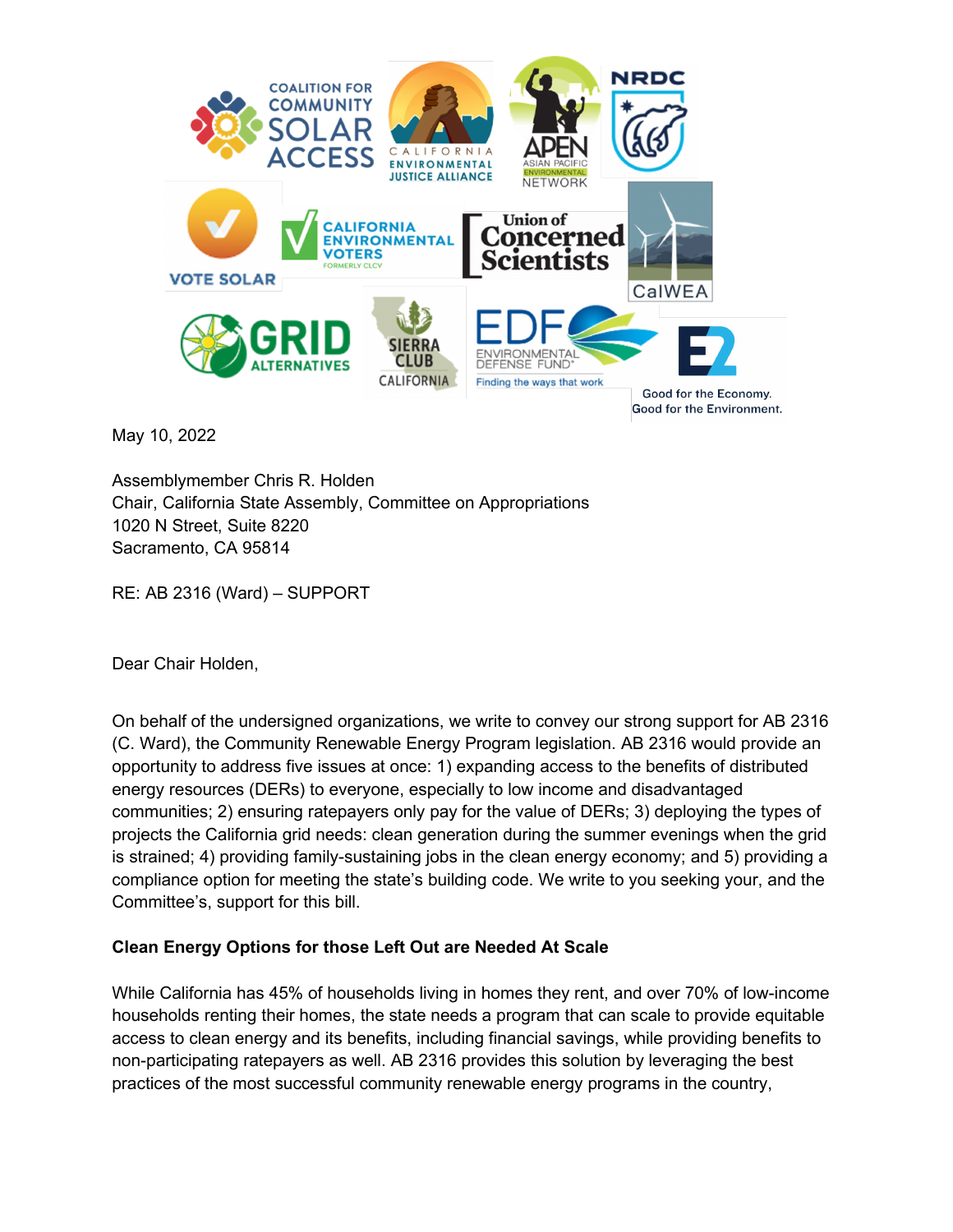including New York's avoided cost-based compensation and low income and storage requirements from New Jersey and Massachusetts.

#### **This Bill Creates No Cost Shift**

AB 2316 directly tackles program costs by providing both participating and non-participating ratepayers with net benefits. The program's credit rate must be based on avoided costs. The California Public Utilities Commission (Commission) along with investor-owned utilities (IOUs) and other stakeholders, spent over a decade developing California's Avoided Cost Calculator (ACC) for determining the costs and benefits of DERs, and to directly address the issue of costshift. There is no requirement to establish a new ratepayer fund to support this program, and any incentives established would be solely for low-income participation and only available if "qualifying funds are available." Our coalition supports the use of general funds that would further enhance the benefits for low-income participation associated with this community renewable program. Finally, utility administration costs associated with the program will be recovered by participants, as clarified through amendments adopted by the Assembly Committee on Utilities and Energy (U&E Committee) to 2827.2(c)(13).

### **The Bill is Not Duplicative of Existing Programs and Addresses Long-Running Problems in California's Failed Attempts at Community Renewables**

Additional U&E Committee amendments ensure that AB 2316 would not result in a redundant program for California by incorporating Section 2827.2 (b)(1)(B) and (C), which direct the Commission to "implement the program as part of a proceeding to evaluate the reasonableness of other voluntary customer renewable energy subscription programs," and to ensure the resulting portfolio of programs will "efficiently serve distinct customer groups, minimize duplicative offerings, and promote robust participation by low-income customers."

That said, none of California's IOU community renewables programs in existence today currently provide, or are capable of providing, the comprehensive and scalable solutions envisioned in AB 2316. California's primary attempt at establishing a competitive community renewable energy program, the Enhanced Community Renewables (ECR) portion of the Green Tariff Shared Renewables (GTSR) program, sits idle nine years after the passage of its enabling legislation (SB 43, Wolk, 2013) without a single project in operation, much less a single subscriber served. Despite numerous failed efforts by the solar industry and advocates to improve this program through the Commission, GTSR remains crippled by outdated statutory constraints that result in an unfinanceable rate structure, and that didn't anticipate the need for energy storage or the need to include participation opportunities for those in community choice aggregators (CCAs). Furthermore, while attempts by the IOUs to suspend or terminate their GTSR programs have failed (see Commission denials to SDG&E<sup>[1](#page-1-0)</sup> and SCE<sup>[2](#page-1-1)</sup>), current legislation

<span id="page-1-0"></span><sup>&</sup>lt;sup>1</sup> See Commission's 2022 rejection of SDG&E's AL-3920, which requested a "rapid suspension" of its GTSR program: https://tariff.sdge.com/tm2/pdf/3920-E.pdf

<span id="page-1-1"></span><sup>2</sup> See Commission's 2019 rejection of SCE's AL-2722-E, which requested the termination of its GTSR program: https://docs.cpuc.ca.gov/PublishedDocs/Published/G000/M316/K479/316479825.PDF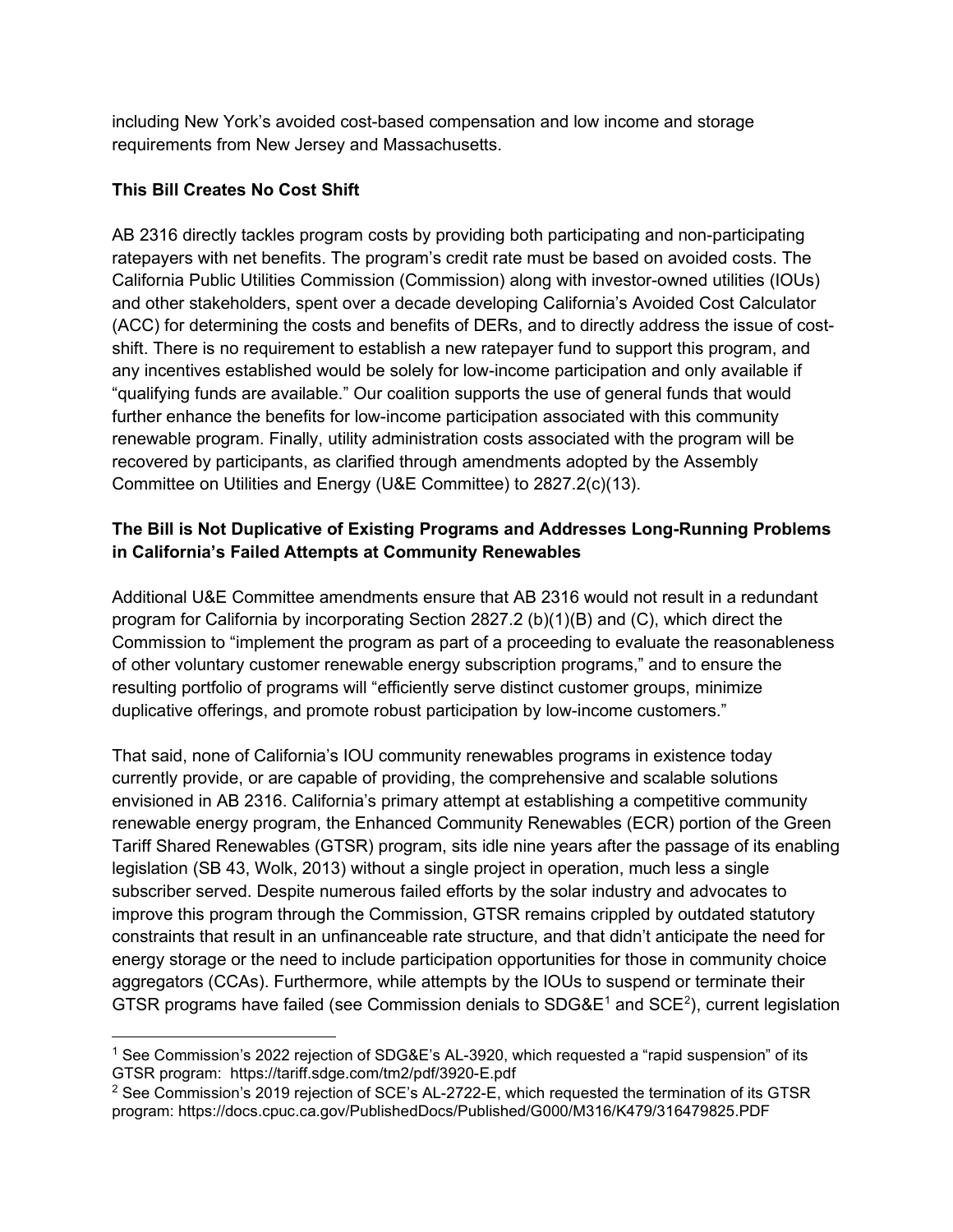that unanimously passed out of the Assembly, AB 28[3](#page-2-0)8<sup>3</sup> (O'Donnell), would ensure any future attempt by the IOUs would be successful.

California's Disadvantaged Communities-Green Tariff (DAC-GT) and Community Solar Green Tariff (CSGT) programs are somewhat like the GTSR program, but targeted specifically toward top 25% disadvantaged communities. These programs rely on unsophisticated rate structures that do not encourage the use of energy storage. The Commission's "mechanism" to reduce "the cost burden placed on non-participants" is to simply limit the capacity that could be developed as part of these programs $^4$  $^4$ , which has in turn made them extremely modest in size. Further, these programs are only designed to serve top 25% disadvantaged communities which represents a portion, but not all, of the low-income customers in the state and precludes its ability to support requirements associated with the building code.

# **The PUC Needs Legislative Direction and This Bill is Consistent with the Options Before the Commission**

An IOU "application" process in 2022 to evaluate the DAC (and possibly GTSR) programs was suggested in the Commission's December 2021 Proposed Decision as the place where discussions for community renewables can occur. The signatories of this letter are not confident that the forthcoming application process will produce an outcome that comes anywhere near the comprehensive solution that would be established through AB 2316 due to the constraints listed above and the IOUs' documented hostility to the programs. Indeed, the consideration of community renewables program modifications through a utility application is a problematic forum since the application processes are dictated at the outset by the IOUs. It is possible that the Commission acts on its record in the net metering proceeding to adopt a community renewable program. However, what limited statutory direction the Commission has had on community renewables to date has led to failed programs and there is no guarantee the Commission will determine it believes it should act on the options before it, let alone has the authority to. This bill, based on the same concepts proposed in the net metering proceeding, gives both the unambiguous authority to the Commission to create a functioning community renewable energy program, best practices to draw from, and ample discretion to shape the details of the program.

## **This Program Achieves More Than Just Expanding Access**

AB 2316 meets California's energy equity challenges head on, with the creation of a program that expands access to the benefits of distributed energy resources particularly for those most underserved while also relying on a compensation structure that is sensitive to the dynamic needs of the state's electricity grid. In addition, AB 2316 would unlock distributed renewable

<span id="page-2-0"></span><sup>3</sup> https://leginfo.legislature.ca.gov/faces/billTextClient.xhtml?bill\_id=202120220AB2838

<span id="page-2-1"></span><sup>&</sup>lt;sup>4</sup> See pg. 12 of a 2022 independent evaluation report of the programs commissioned by the Commission: http://live-evergreen-economics.pantheonsite.io/wp-content/uploads/2022/04/DAC-GT-and-CSGT-Evaluation-Final-Report\_033122.pdf